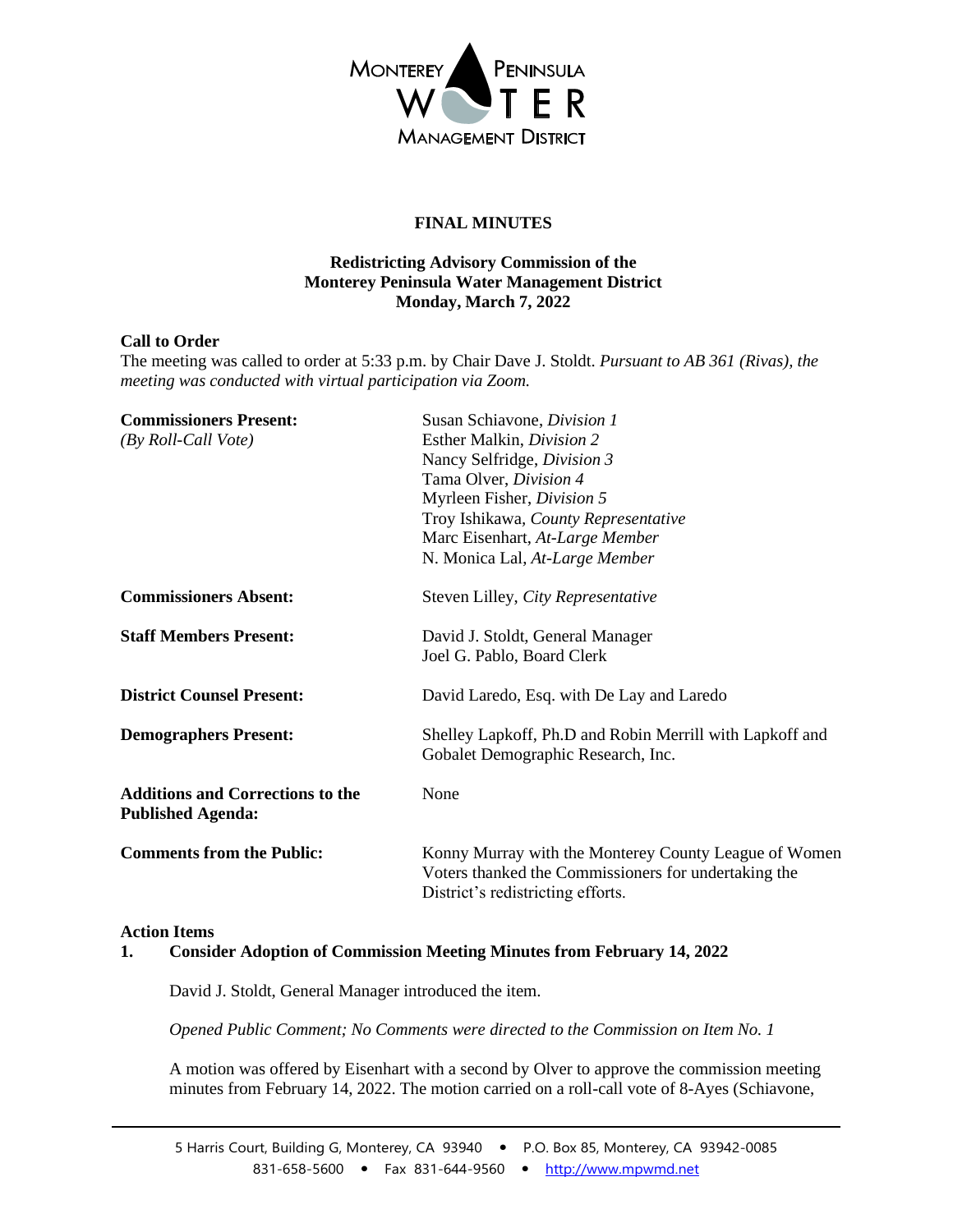Malkin, Olver, Fischer, Ishikawa, Eisenhart, Lal and Selfridge), 1-Absent (Lilley) and 0-Noes.

### **2. Presentation of Draft Plans/Maps, Commission Discussion/Feedback and Possibly Take Action to Proposed Recommendations**

David J. Stoldt, General Manager introduced Shelley Lapkoff, Ph.D, demographer from Lapkoff & Gobalet Demographic Research, Inc.

Lapkoff delivered and presented via MS PowerPoint presentation (revised) entitled Post 2020 Census Redistricting: Redistricting Advisory Commission (RAC) Meeting #2. *A copy of the presentation is on file at the District office and can be viewed on the District website.* Lapkoff provided a verbal status report, answered Commissioner questions and gave an overview of Draft Map Plans 1 and 2 as discussed on February 14, 2022 with further map and data breakdowns of the (a) Latinx community; (b) shares of cities, *by district*; (c) Description of the "Triangle" (the part of District 3 that moves to District 5); (d) Map showing 2019 median household income, *by Census tract*; (e) Map of 2019 share of homes occupied by homeowners and renters, *by Census track*; (f) Election cycle effects of Plan 1 and 2; and (g) Seaside's business district.

### Highlights from the PowerPoint Include:

- a. Timeline/Next Steps
	- i. Redistricting Advisory Commission (RAC) meeting on Thursday, March 17, 2022, *if needed*
	- ii. Board Meeting on Monday, March 21, 2022 to hear interim or final results from the RAC
	- iii. Board Meeting on Friday, April 1, 2022 to deliberate
	- iv. Board Adopts Plan prior to Sunday, April 17, 2022
- b. Rationale for Redistricting
	- i. Based on the 2020 Census; current Districts are unequal and must be relatively equal in order to minimize the deviation.
- c. Provided an Overview of Draft Map Plan 1 (a minimum change plan) and Draft Map Plan 2 (keeps Latinx Community of Interest together in the Seaside/Sand City Area) as introduced at the February 14, 2022 RAC Meeting and provided highlights of discussions had and presented to the Commission:
	- i. Plans 1 and 2 (Cities Color Shaded) drawing attention City jurisdiction and boundaries
	- ii. Plans 1 and 2 (Color Shaded) maps focusing in on the Hispanic/Latino/Latinx shares of the Voting Age Population by 2020 Census Block.
	- iii. Plans 1 and 2 Data by Total Population, Voting Age Population, Citizens of Voting Age (CVAP), Registered Voters and Actual Voters.
	- iv. Current (2002) District, Plan 1 and 2 Shares of Cities in Each District in Each Plan
	- v. Provided a Further Description of the "Triangle" in Plan 1 and 2 that moves a portion of District 3 to District 5.
		- Triangle includes the La Mesa Military Housing and
		- Registrar of Voters prefers that the 18 people that live East of Highway 68 be assigned to Division 3 within the city limits of Monterey.

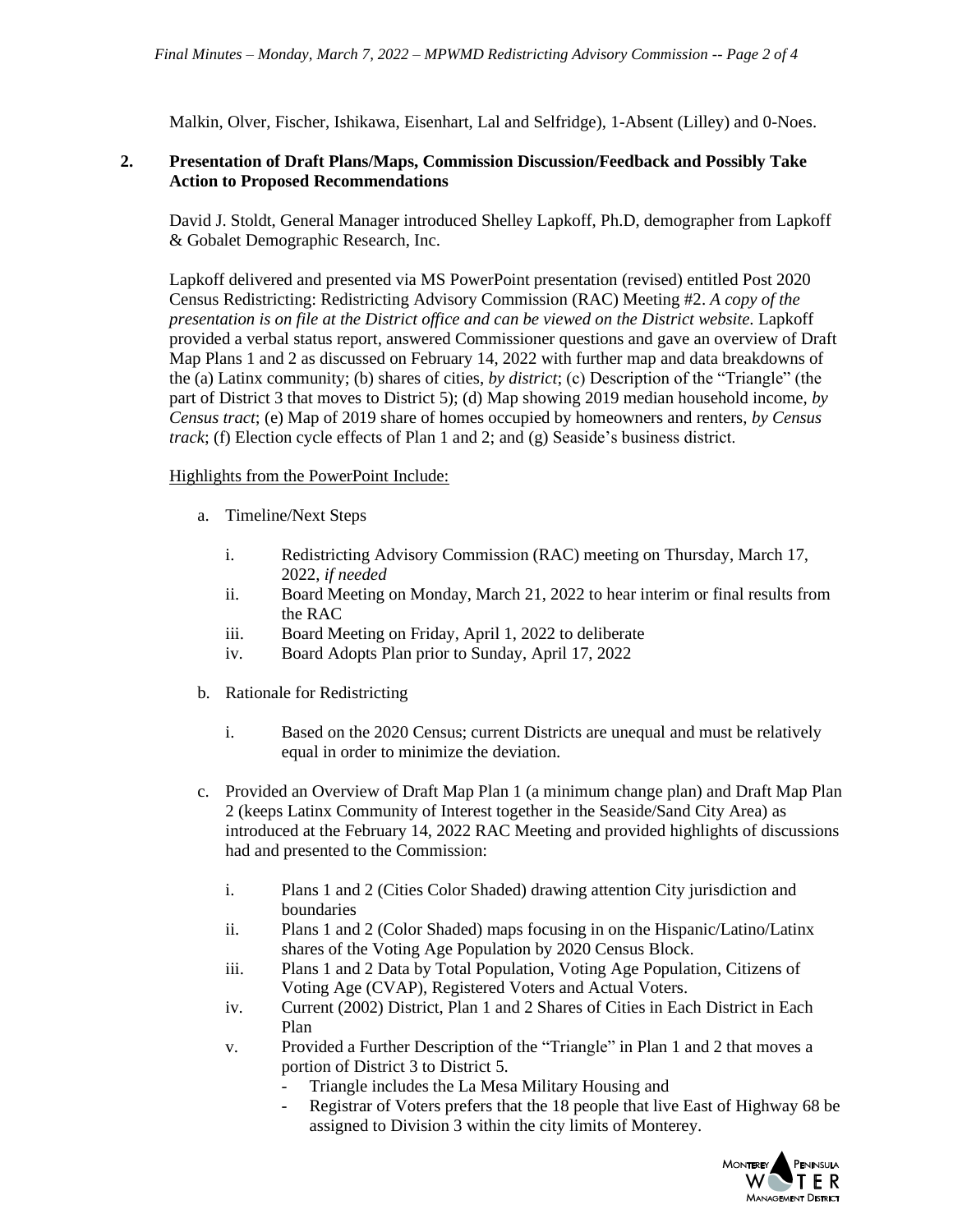*In response to Commissioner Eisenhart,* Lapkoff stated the population in District 3 is large and must be trifurcated to balance populations. Eisenhart questioned the propriety of trifurcating the City of Monterey into Districts 2, 3 and 5 and suggested to explore splitting the City into two separate districts shared between 3 and 1. Lapkoff agreed to explore the idea further.

- vi. Overview of Median Household Income | American Community Survey Data from 2015-19 by Census Track
- vii. Overview of Owners and Renters | American Community Survey Data from 2015-19 by Census Track displaying Owners Occupied vs. Renter Occupied.
- viii. Overview and Overlay of Non-Owner-Occupied Housing Units in Seaside (Houses, Condos and Duplexes) in:
	- Plan 1: Rental Population Split between District 1 and 2; and
	- Plan 2: Majority of the Rental Population Represented
- ix. Election Cycles
	- Voters in Districts 1, 2 and 3 elect directors in November 2022
	- Voters in Districts 4 and 5 elect directors in November 2024
	- In Plan 1 and 2, voters would wait six  $(6)$  years rather than four  $(4)$  for the next Director election living the "Triangle."
- x. Overview of the Seaside/Sand City Business District in District Division 2

Robin Merrill presented, initiated live GIS mapping with Plan 2 with modifications as suggested by Eisenhart, received Commissioner input and adjusted maps – in real-time. Dr. Shelley Lapkoff and Robin Merrill were available for questions during the below discussions by the Commissioners.

#### Plan 2 with Further Modifications and Plan 3 Drafted During the Live-Mapping Discussion:

- a. Merrill presented Plan 2 with Further Modification bifurcating the City of Monterey with District 3 and 1.
	- Schiavone requested for more of Seaside be brought into District 2.
	- *In response to Commissioner Eisenhart,* Lapkoff noted that the Division Director Boundary legal limits with adjustments made should fall under a standard deviation less than 10%.
- b. After substantial discussion on the matter, the responses of the Commission on the draft maps being considered are as follows:
	- Olver is in favor of with Plan 2 and 3.
	- Malkin is glad to see the renter population being taken into consideration and is in favor of Plan 2.
	- Ishikawa is in favor of Plan 2 and Plan 3
	- Lal is in favor of Plan 2 and Plan 3.
	- Selfridge is in favor of Plan 3.
	- Schiavone is in favor of Plan 3.
	- Eisenhart looks forward to reviewing the refined plans at a future meeting.

#### *Opened Public Comment; The following comments were directed to the Commission:*

Konny Murray with the League of Women Voters: Praised the Commission on being able to work with each other during the meeting and making progress on the District's redistricting efforts.